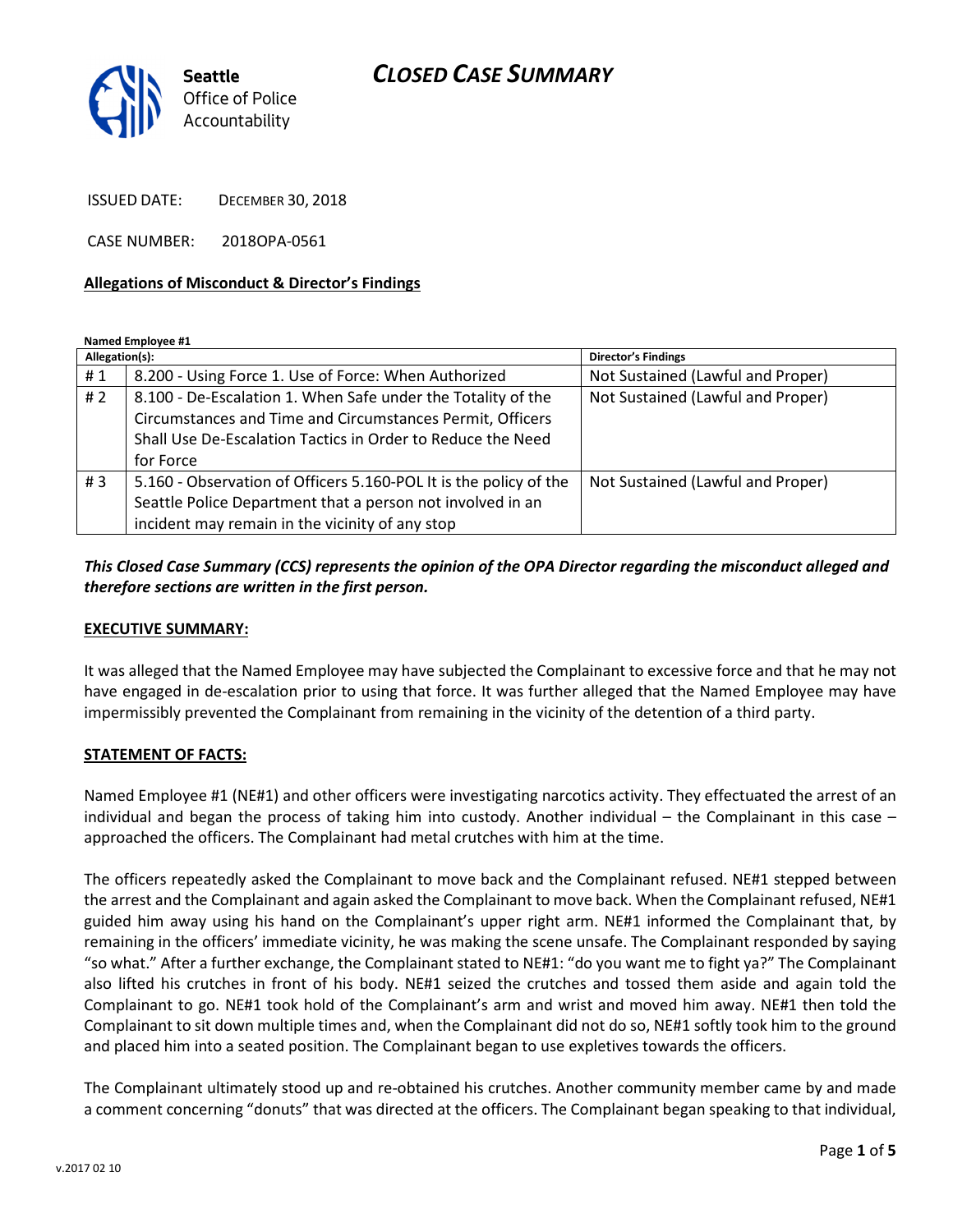

# CLOSE CASE SUMMARY

OPA CASE NUMBER: 2018OPA-0561

as well as using expletives directed towards NE#1 and the other officers. The Complainant began to move closer to NE#1 and NE#1 told him that he needed to stay back and that he was interfering in a police investigation. The Complainant stated that he did not care and continued to use expletives towards NE#1.

At that point, NE#1's Sergeant arrived on-scene. The Sergeant spoke with NE#1, who advised him that he had confiscated the Complainant's crutches because the Complainant had been threatening to fight him. NE#1 also informed the Sergeant that, due to the Complainant's behavior, NE#1 had been required to go "hands on" with him. The Complainant threatened to fight NE#1 and continued to use expletives towards him. NE#1 noted to the Sergeant that, in addition to the crutches, the Complainant had a knife in his pocket. The officers eventually placed the arrestee in the rear of a patrol vehicle and all of the officers, including NE#1, left the scene.

The Complainant's case worker later contacted the Sergeant and indicated that the Complainant wished to file an excessive force complaint. Accordingly, the Sergeant referred this matter to OPA and this investigation ensued.

### ANALYSIS AND CONCLUSIONS:

### Named Employee #1 - Allegation #1 8.200 - Using Force 1. Use of Force: When Authorized

At the time that the caseworker initiated this complaint, the caseworker did not provide any details the nature of the excessive force claim. OPA was later able to interview the Complainant. The Complainant stated that he was observing an arrest while standing approximately 10 to 15 feet away. He told OPA that he started to walk away when he was pushed by an officer. The Complainant alleged that he then fell down on his knee and hit both his elbow and his head, causing him to suffer injures. He told OPA that the officer did not say anything to him and did not help him up.

SPD Policy 8.200(1) requires that force used by officers be reasonable, necessary and proportional. Whether force is reasonable depends "on the totality of the circumstances" known to the officers at the time of the force and must be balanced against "the rights of the subject, in light of the circumstances surrounding the event." (SPD Policy 8.200(1).) The policy lists a number of factors that should be weighed when evaluating reasonableness. (See id.) Force is necessary where "no reasonably effective alternative appears to exist, and only then to the degree which is reasonable to effect a lawful purpose." (Id.) Lastly, the force used must be proportional to the threat posed to the officer. (Id.)

Based on OPA's review of the BWV, the Complainant's account of the force used by NE#1 is inconsistent with the evidence in this case. The video shows that, at the time the force was used, the Complainant was within a foot of NE#1, not 10 to 15 feet away as he described. The video also showed that NE#1, after telling the Complainant to back away multiple times and after the Complainant asking NE#1 whether he wanted to fight, took hold of the Complainant's arm and moved him into a seated position using what NE#1 described as an escort hold. Again, based on the video, NE#1 did not throw the Complainant onto the ground and, instead, used a controlled takedown. There is no evidence that the Complainant ever hit his knee, elbow, and head, or, for that matter, that he suffered any pain or discomfort from the force that was used.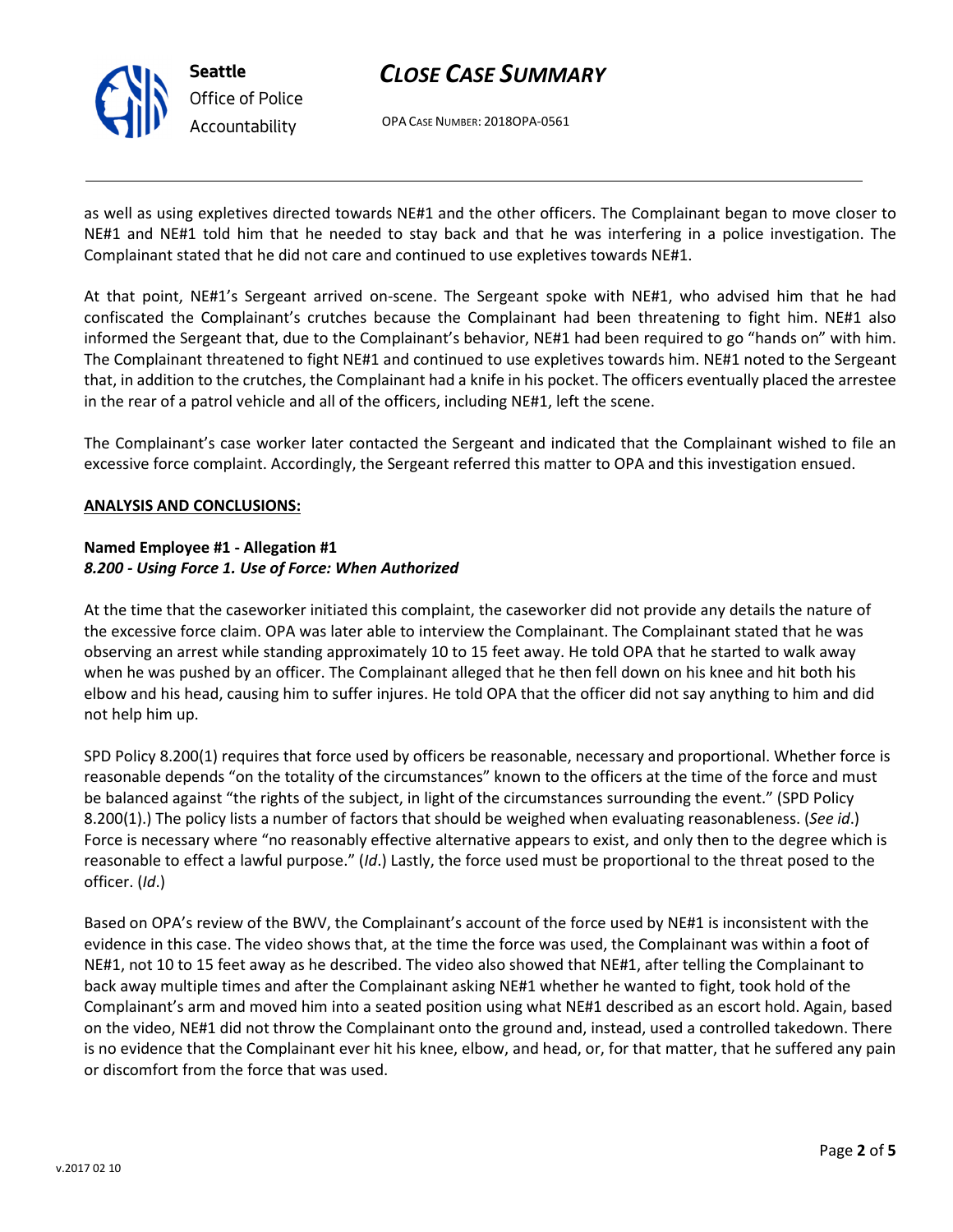



OPA CASE NUMBER: 2018OPA-0561

This de minimis force was reasonable under the circumstances as the Complainant refused to back away from the officers, causing them concern for their safety. The force was also necessary as the Complainant continually failed to comply with the officers' directions, remained in their near vicinity, threatened to fight NE#1, and was in possession of two metal crutches that could potentially have been used as weapons. Lastly, the force was proportional to the threat posed by the Complainant that was exemplified by his aggressive demeanor, his inebriated state, and his threats to cause NE#1 harm.

For these reasons, I find that the minimal force used by NE#1 was consistent with policy and, as such, I recommend that this allegation be Not Sustained – Lawful and Proper.

## Recommended Finding: Not Sustained (Lawful and Proper)

### Named Employee #1 - Allegation #2

8.100 - De-Escalation 1. When Safe under the Totality of the Circumstances and Time and Circumstances Permit, Officers Shall Use De-Escalation Tactics in Order to Reduce the Need for Force

"De-escalation tactics and techniques are actions used by officers, when safe and without compromising law enforcement priorities, that seek to minimize the likelihood of the need to use force during an incident and increase the likelihood of voluntary compliance." (SPD Policy 8.100-POL-1.)

The policy further instructs that: "When safe and feasible under the totality of circumstances, officers shall attempt to slow down or stabilize the situation so that more time, options and resources are available for incident resolution." (Id.) Officers are also required, "when time and circumstances permit," to "consider whether a subject's lack of compliance is a deliberate attempt to resist or an inability to comply based on factors" such as "mental impairment…drug interaction…[and/or] behavioral crisis." (Id.) These mental and behavioral factors should be balanced by the officer against the facts of the incident "when deciding which tactical options are the most appropriate to bring the situation to a safe resolution." (Id.)

The policy gives several examples of de-escalation, which include: mitigating the immediacy of the threat to give officers time to use extra resources and to call more officers or specialty units; and increasing the number of officers on scene to thus increase the ability to use less force. (Id.) Other examples of de-escalation include, but are not limited to:

- Placing barriers between an uncooperative subject and officers;
- Containing the threat;
- Decreasing exposure to the potential threat by using distance, cover and concealment;
- Avoidance of physical confrontation unless immediately necessary to protect someone or stop dangerous behavior;
- Using verbal techniques, such as "Listen and Explain with Equity and Dignity" (LEED) to calm an agitated subject and promote rational decision making;
- Calling extra resources, including CIT officers and officers equipped with less-lethal tools; and
- Using "any other tactics and approaches that attempt to achieve law enforcement objectives by gaining the compliance of the subject.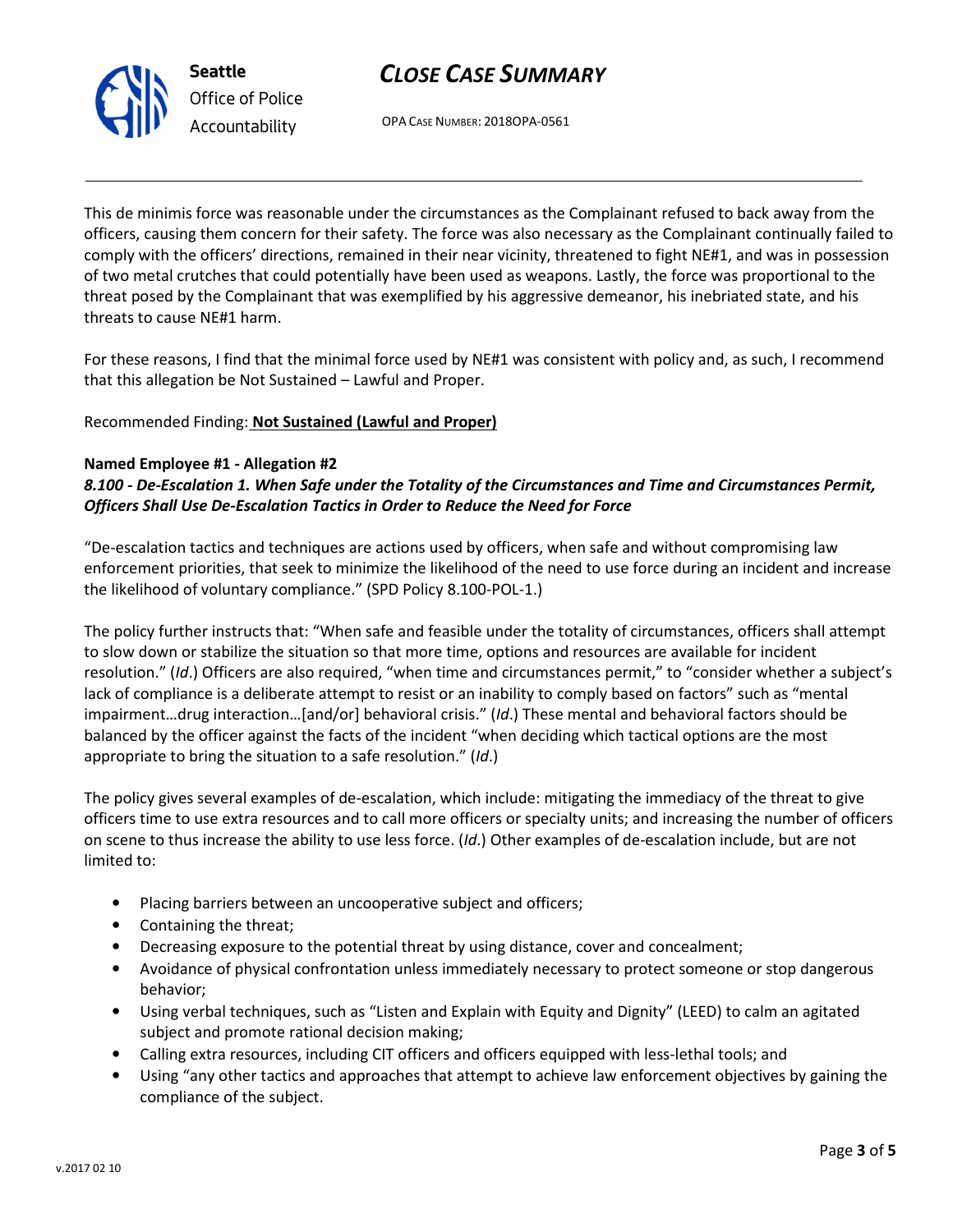

# CLOSE CASE SUMMARY

OPA CASE NUMBER: 2018OPA-0561

(Id.) De-escalation is inarguably a crucial component of the Department's obligations under the Consent Decree; however, it is not purposed to act as an absolute bar to enforcing the law when necessary. That being said, where officers fail to fully de-escalate and instead act in a manner that increases the need for force and the level of force used, such conduct is inconsistent with the Department's policy and expectations.

When the Complainant first approached the officers, they asked him to leave their immediate vicinity, which included using verbal persuasion. The Complainant refused to comply, potentially based on his level of intoxication. When the Complainant declined to cooperate, moved closer to the officers, and became increasingly aggressive and threatening, further de-escalation was no longer safe or feasible. At that point, physical force was appropriate to stop the Complainant from continuing to escalate his behavior. Accordingly, I find that NE#1 complied with this policy when he attempted to de-escalate this situation prior to using de minimis force on the Complainant.

Recommended Finding: Not Sustained (Lawful and Proper)

### Named Employee #1 - Allegation #3

5.160 - Observation of Officers 5.160-POL It is the policy of the Seattle Police Department that a person not involved in an incident may remain in the vicinity of any stop

SPD Policy 5.160 states that:

[A] person not involved in an incident may remain in the vicinity of any stop, detention, arrest, or other incident occurring in a public place, and observe or record activity and express themselves, including making comments critical of an officer's actions, so long as the person's conduct and presence are otherwise lawful.

The policy provides several factors that may be relevant to determining whether it was permissible to remove an individual from the vicinity of law enforcement activity, which include: "officer safety, the protection of the suspect or person being detained, including his or her right to privacy, and the safety of onlookers." (SPD Policy 5.160.)

At the time that the Named Employees were trying to take the third party into custody, they were approached by the Complainant. He was clearly intoxicated and spoke to the officers aggressively. The Complainant then moved closely to the officers, at one point being within an arm-length. Given how close the Complainant was to them, his possession of a potential weapon in the form of his crutches, and his condition and behavior, the officers were justified in asking him to move away from them. Moreover, when he refused to do so, continued to stand closely to the officers, and threatened to assault NE#1, the officers were permitted to forcibly remove him from their immediate vicinity.

Neither SPD policy nor the law contemplates giving a community member free reign to stand immediately next to officers who are effectuating an arrest. Where, as here, there are concerns of officer safety, officers are permitted to ask the community member to stand a safe distance away, as long as the community member can still observe the law enforcement activity from that location. As such NE#1 was justified in asking the Complainant to move back from his near vicinity and, when he refused to do so, to use de minimis force to remove the Complainant from the area. This is particularly the case where, as here, the observer is intoxicated, potentially armed, and threatening physical violence towards the officers. Ultimately, neither officer ever told the Complainant that he was not allowed